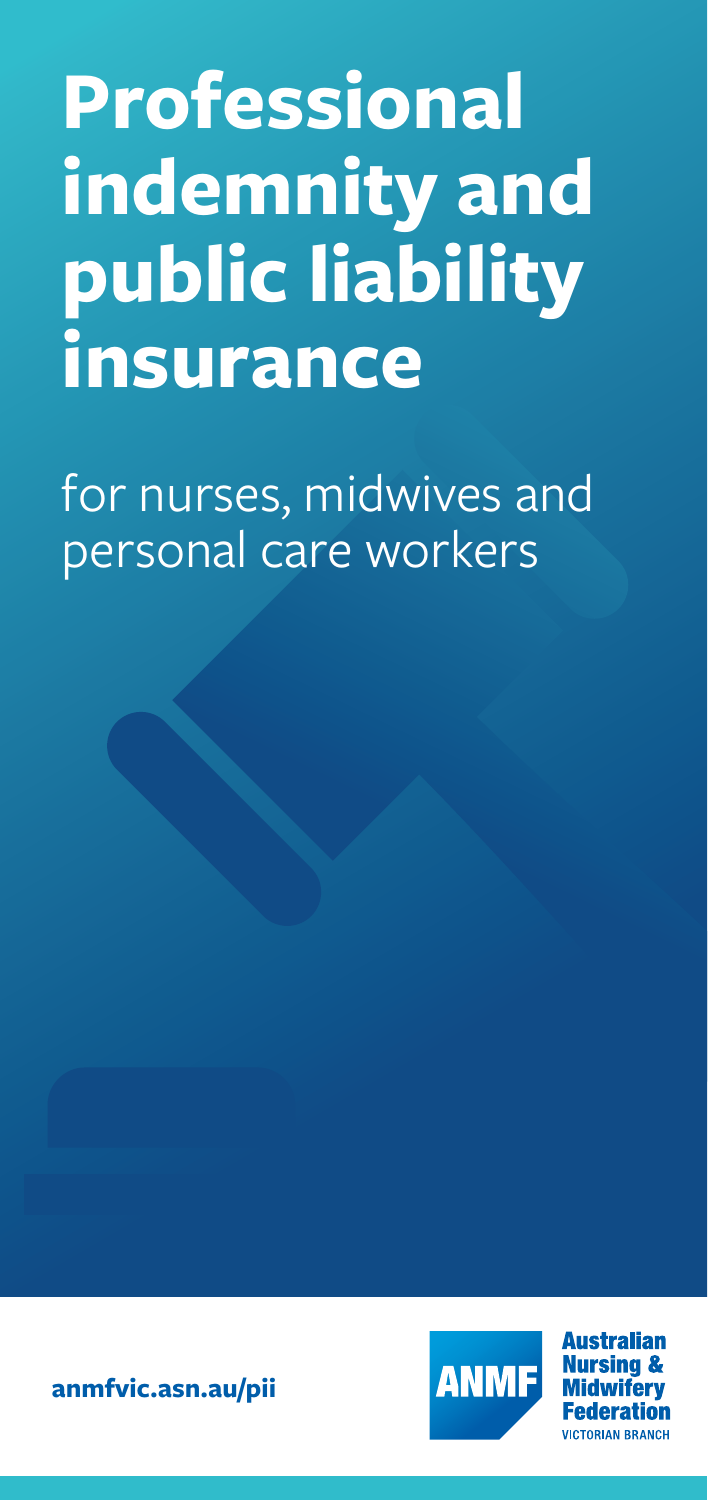**ANMF members have access to a comprehensive range of professional and personal services and benefits.** 

**By joining the ANMF, you add your strength and your voice to over 96,000 other nurses, midwives and carers who are working together to improve their professional status and working conditions, and to safeguard quality patient care.**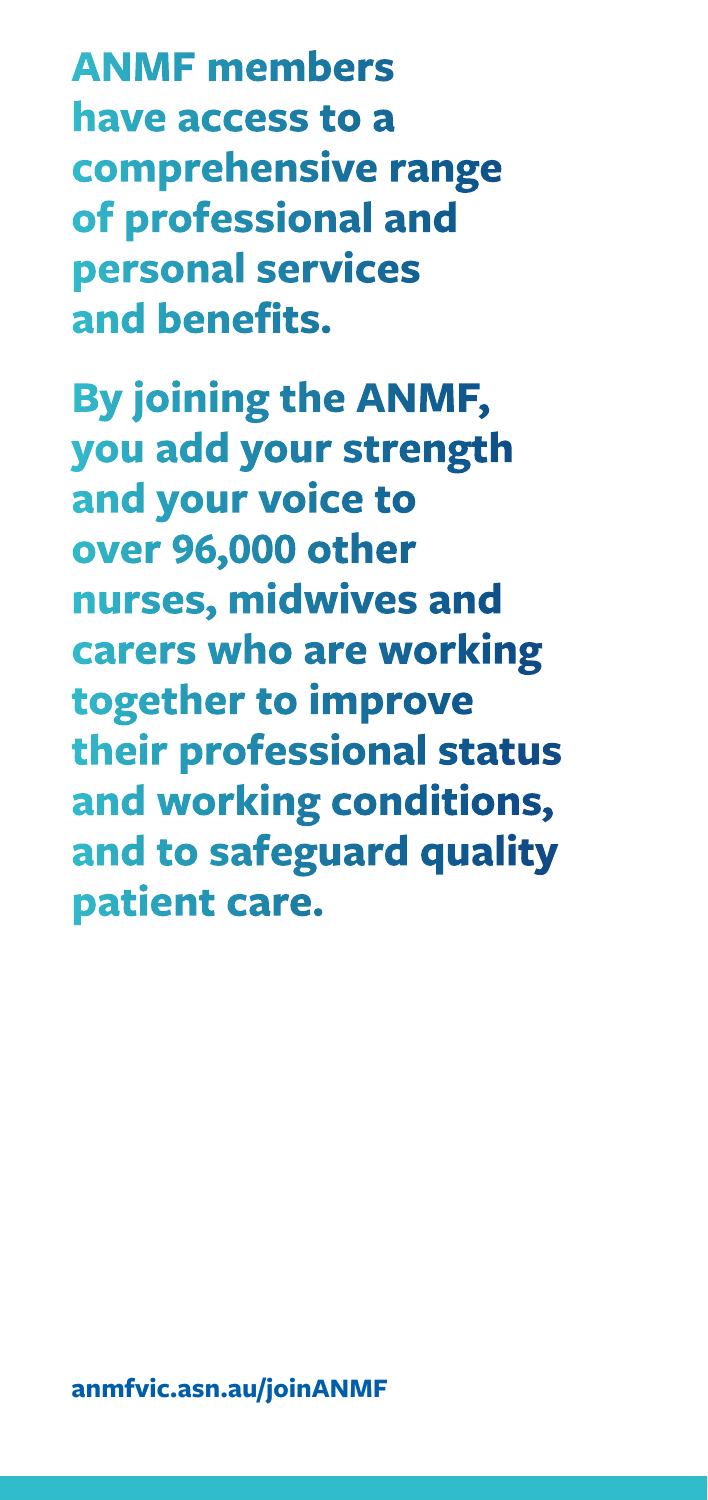# **Professional indemnity insurance**

#### **Appropriate professional indemnity insurance is essential for all practising nurses and midwives.**

From 1 July 2010 the *Health Practitioner Regulation National Law* imposed a specific obligation on nurses and midwives not to practise unless appropriate professional indemnity insurance arrangements are in force in relation to their practice (Section 129). A failure to comply with this obligation exposes you, in the event of alleged negligence, to the potential for payment of damages and legal costs, and may expose you to a charge of unprofessional conduct.

The Nursing and Midwifery Board of Australia professional indemnity insurance arrangements standard, to which the National Law refers, defines professional indemnity insurance arrangements as 'arrangements that secure for the practitioner insurance from civil liability' from a claim arising from the negligence of the practitioner.

ANMF members' professional indemnity insurance provides professional indemnity cover\*. Importantly for employees, the cover operates in the event your employer does not indemnify you from a negligence or personal injury claim.

# **Protection at work**

#### **Any nurse or midwife could:**

- be wrongfully accused of unprofessional conduct in either administration or clinical roles
- give the wrong drug to a patient
- fail to accurately carry out all instructions for care in a busy ward
- be involved in a court case, even if only indirectly, or as a witness to an incident
- make a mistake because of workload stress, insufficient information or other reasons.

#### **ANMF professional indemnity and public liability insurance protects ANMF members\*:**

- if you are reported to AHPRA
- if you are required to appear before the coroner
- if you are sued for negligence or malpractice
- if you are sued for damages arising from a public liability claim.

Note: ANMF strongly recommends that agency nurses thoroughly check the wording of their contract to ensure the agency is not seeking that the nurse indemnify the agency should the agency be sued in relation to patient care.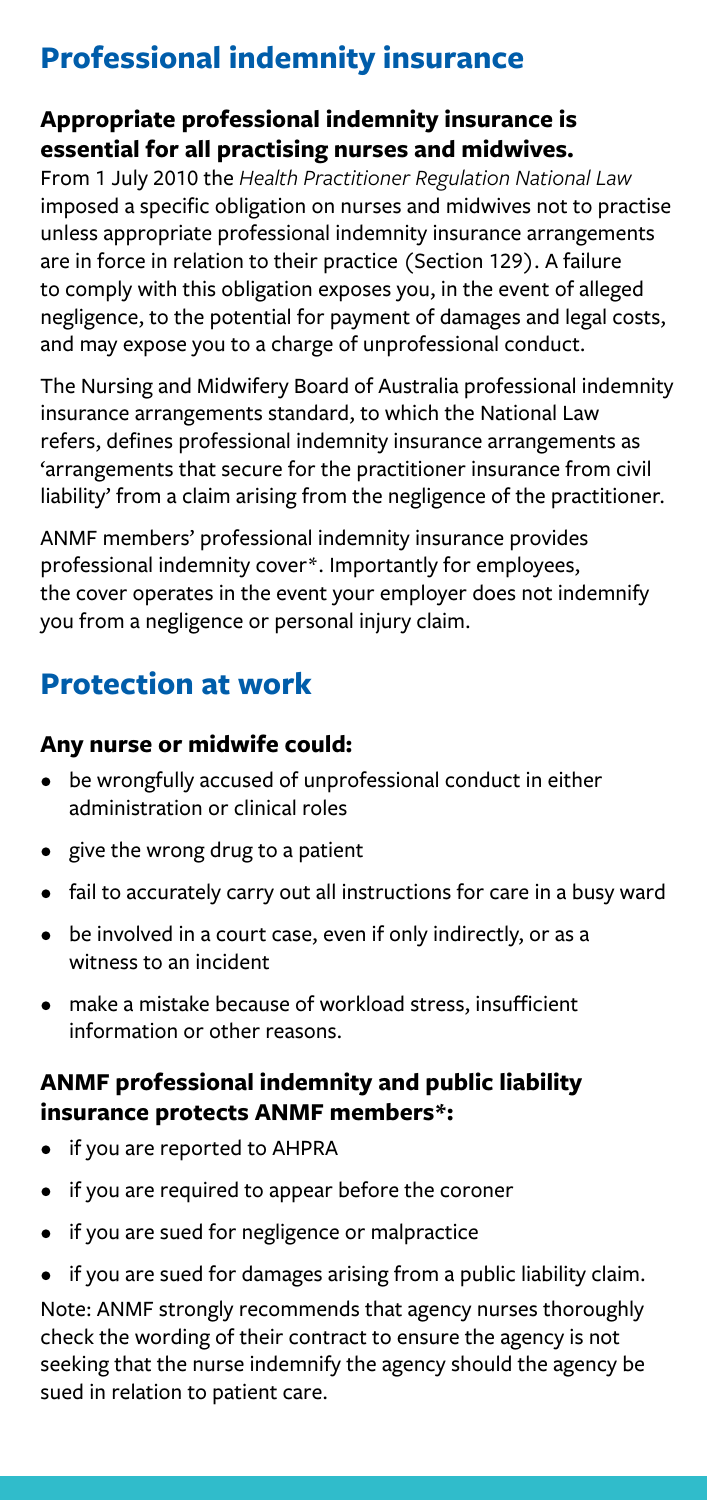# **Who is covered**

#### **ANMF professional indemnity and public liability insurance covers:**

- financial members of the ANMF (Vic Branch) while undertaking their duties as employees in Victoria
- ANMF (Vic Branch) members who work interstate for less than 3 months and remain a Victorian Branch member
- members who have transferred interstate for more than 3 months and maintained ANMF/ANF membership with the relevant interstate/territory branch
- nurses who work independently providing nursing services so long as they are suitably qualified, practising within their scope and not practising as a registered company \*\*
- nurses engaged and qualified to provide alternative or natural therapy, for example acupuncture, aromatherapy, naturopathy, massage and reflexology (but excluding chiropractic or osteopathy) where provided as part of nursing/ midwifery services
- insurance cover for an unlimited period after their permanent retirement from nursing
- nurses and midwives (and employed students of nursing and midwifery) working in COVID services including vaccination sites regarding preparation, administration, disposal and immediate post-vaccine care.

#### **What type of cover is included?**

- cover for professional indemnity (malpractice) – up to \$10,000,000
- cover for public liability (negligence for injury to a third party, persons, or property) – up to \$10,000,000
- 24-hour insurance cover for Good Samaritan acts
- cover for costs of attending inquiries/ legal defence costs
- run-off cover.

\* Cover does not extend to privately practising midwives in independent practice, associate members or student members who are not working or clinical work performed by higher education members. Further, exclusions apply with respect to botox and cosmetic injectables; ear syringing; laser therapy; osteopathy, chiropractic and manipulative therapy; services rendered under the influence of intoxicants or drugs; and dishonest, fraudulent, criminal and/ or malicious conduct.

\*\* Subject to ANMF approval, on a case-by-case basis.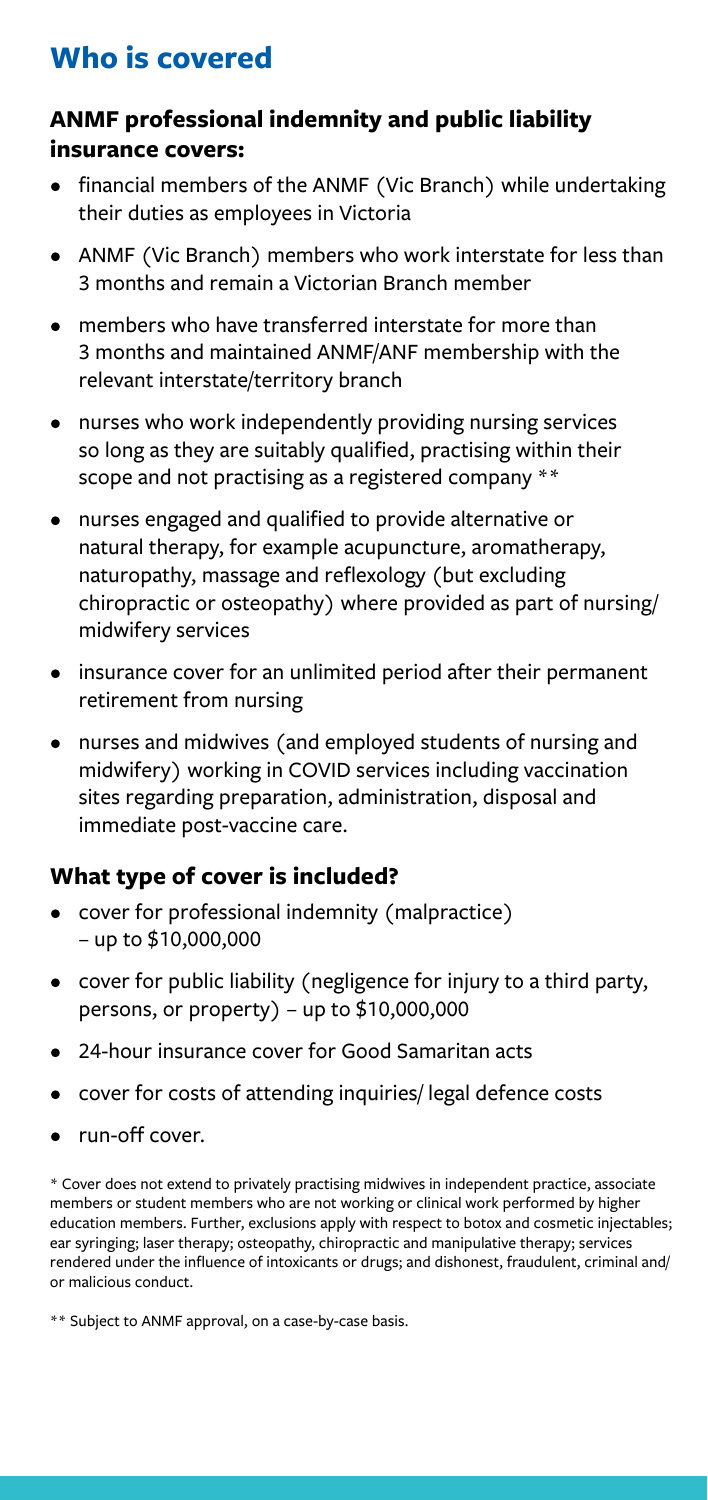## **ANMF members-only policy**

ANMF professional indemnity insurance and industrial, professional, occupational health and safety and legal advice and representation\*\* is only provided to members of the ANMF who are performing professional nursing and midwifery services, and who were financial at the time an incident occurred and when an issue is reported for which they are seeking assistance.

This policy means you are not eligible to receive assistance (including industrial and professional advice and representation) for any incident that occurred when you were not a financial ANMF member.

This policy enables the ANMF to concentrate all its resources on ANMF members who remain financial.

#### **Switch to direct debit for 100 per cent protection**

The best way to make sure you don't become unfinancial and remain covered by ANMF professional indemnity insurance is to pay your ANMF fees by direct debit.

To join the ANMF or to switch to direct debit call ANMF membership on 03 9275 9333 or go to [anmfvic.asn.au/membership](https://www.anmfvic.asn.au/membership)

#### **General conditions**

The Australian Nursing and Midwifery Federation (Victorian Branch) is the holder of the policy, for the benefit of its members. Claimants must cooperate with the ANMF and its legal advisers at all times in defence or pursuit of a claim.

Claimants should notify the ANMF (Vic Branch) as soon as they become aware of a potential claim, particularly for civil or coroner's matters. The choice of legal representation rests solely with the ANMF (Vic Branch) and its insurers.

This document is to be read in conjunction with the ANMF (Vic Branch) Legal Services Policy.

\*\* ANMF legal services are subject to conditions which are available on request from the Branch office.

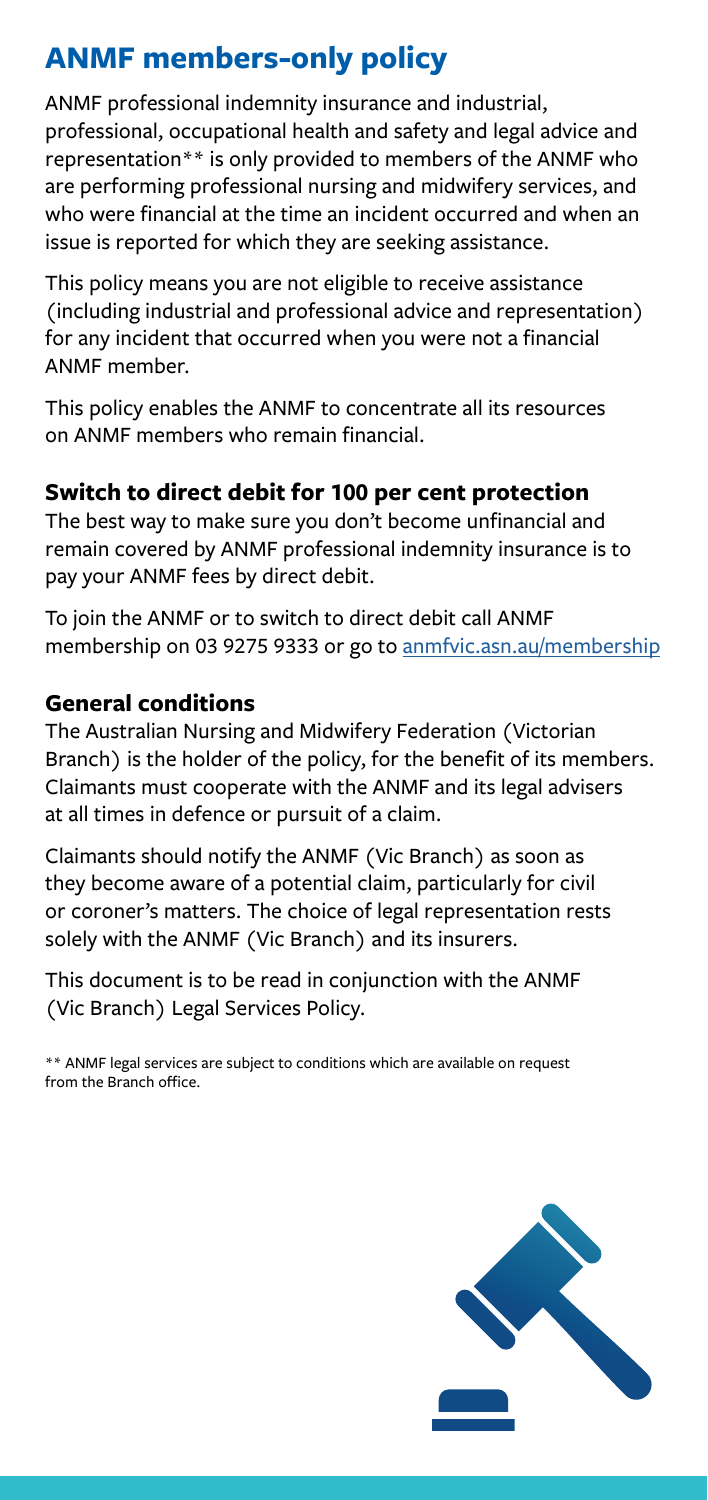## **What has the ANMF done for members?**

- Successfully campaigned to legislate nurse/midwife patient ratios and further improvements phased in from March 2019 to 2023. Secured an Andrews Government re-election promise to legislate staffing profiles in mental health services.
- Achieved net pay parity in 2019 for Victorian public sector general acute, aged care and mental health and private acute members with their New South Wales colleagues.
- Secured an Andrews Government commitment to 'ANMF's 10 point plan to end violence' leading to contractual obligations on public hospital boards to report all violent incidents in their annual reports tabled in parliament. ANMF continues to work with hospitals to end violence.
- Secured clauses in the public sector general and mental health agreements making employers responsible and accountable for workplace safety by developing and implementing consistent action plans to end violence. ANMF will use this work as a blueprint for private and not-for-profit employers to adopt.
- Worked with the then Nursing Board of Victoria to set up the Nursing and Midwifery Health Program Victoria in 2006. Secured ongoing Andrews Government funding in 2017 for the program. NMHPV provides free support and counselling to nurses, midwives, nursing and midwifery students.
- Retained registered nursing positions in private-for-profit and not-for-profit aged care agreements. Campaigning for safer staffing levels and better wages and conditions.
- Negotiated a partnership with the Andrews Government to reduce health services' impact on the environment.
- Secured improved parental leave provisions from the Andrews Government.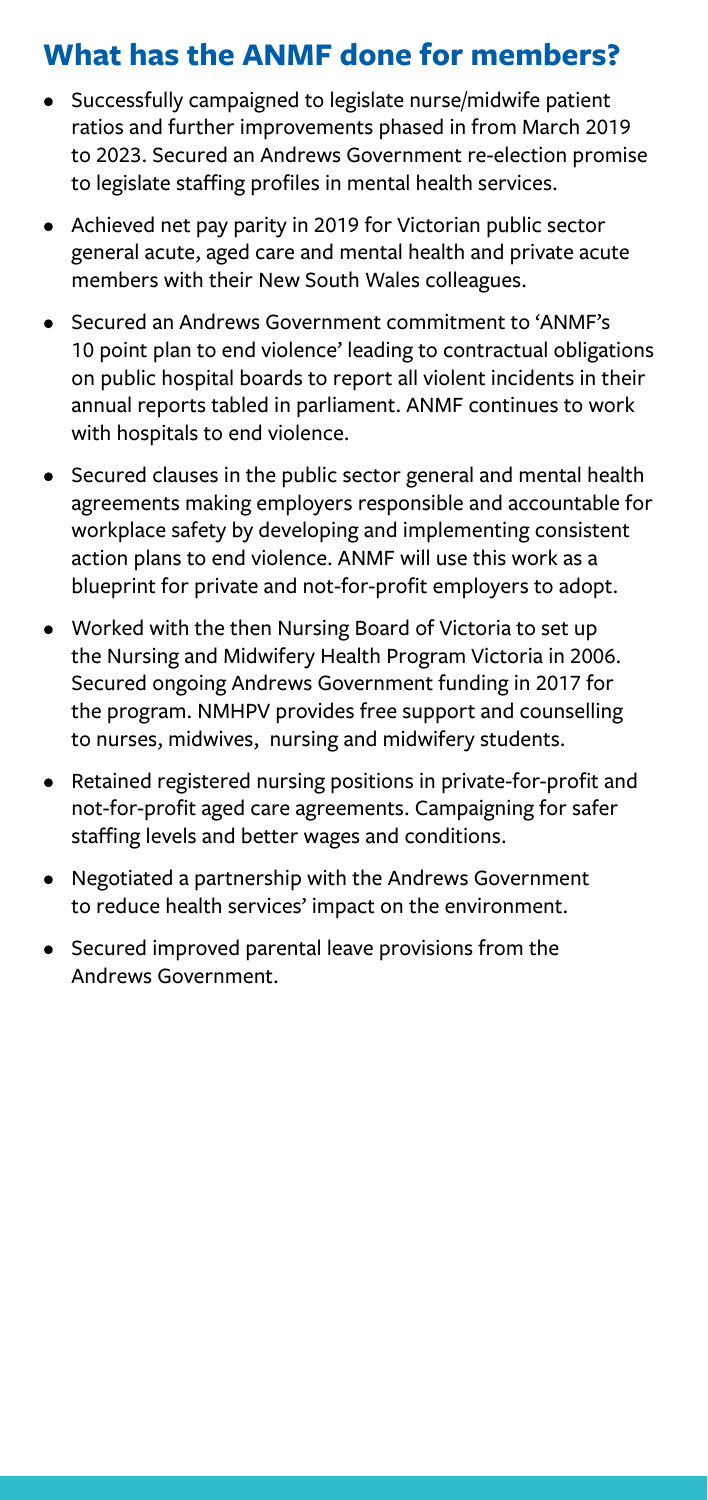# **Benefits of membership**

- Professional indemnity and public liability insurance up to \$10 million including for administration of COVID-19 vaccines  $\leftrightarrow$
- $\bullet$  Good samaritan insurance  $\star$
- Advice about pay rates and entitlements and representation for workplace issues
- Professional advice about scope of practice, career progression and representation for professional issues  $\star$
- Legal services through Gordon Legal  $\#$ \*
- Member assistance online advice for industrial and professional advice and other work-related matters  $\triangle$
- ANMF national and Victorian journals
- Workplace health and safety advice and support to ensure your workplace is as safe as possible
- Advice and representation if you need to access WorkCover •
- Advice and support to dispute a WorkCover insurance decision through Union Assist
- Discounted conferences and seminars
- Annual \$400 credit (20 hours) for online ANMF (Vic Branch) CPD Portal modules and case studies. Primary carer leave members receive \$120 credit. Students and associate members receive \$80 credit.
- Professional development portfolio
- Affordable ANMF Education Centre courses
- Professional library and research assistance for members
- Grants to support nursing and midwifery education, research and improved patient and client outcomes
- Benefits and reduced rate for primary carer leave members
- Eligibility to join Nurses & Midwives Health insurance fund
- ANMF Diary App to organise your roster and public sector pay estimator
- Free standard will and reduced ANMF rate for many personal legal services through Gordon Legal #★
- Discounted work equipment e.g. nursing quick reference cards, drip rate cards and nursing pouches
- ANMF Wine Club
- Holiday accommodation at 50% off market rates
- Exclusive online conveyancing 30% discount with Settle Easy
- unavailable for midwives in independent practice
- unavailable for non-working members  $\star$
- # conditions apply